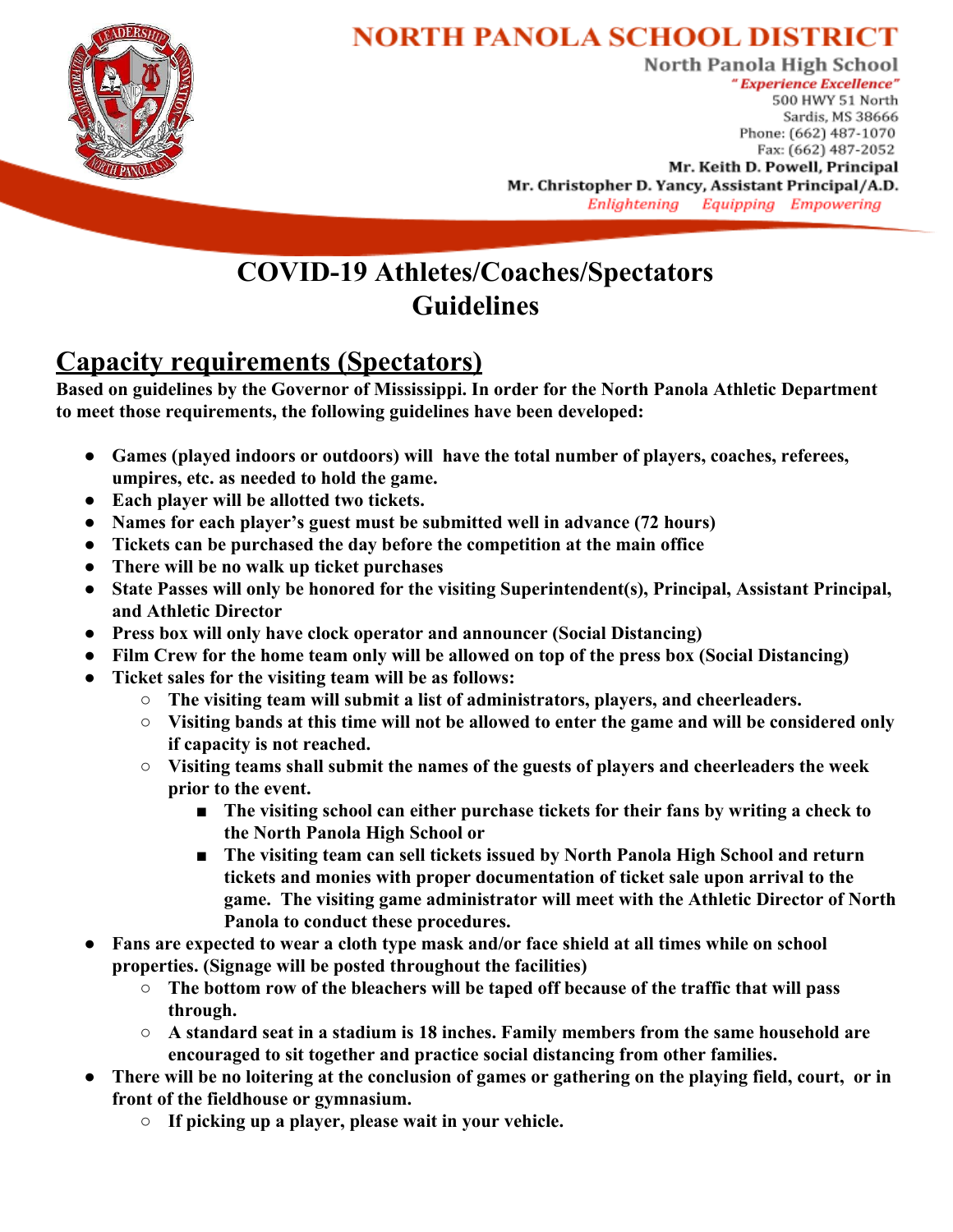## **Players/Cheer/Band Safety Protocols**

**Based on the guidelines of the NFHSS, Mississippi High School Activities Association (MHSAA), and the Governor of Mississippi, the following criteria will be enforced at ALL North Panola Activities:**

- **● Adhering to all social distancing requirements**
	- **○ If possible, maintain six (6) feet between participants when they are not playing (on bench, in the dugout, on sideline, etc.) Athletes may spread out to the 10 yard line to assist in safe distancing.**
	- **○ Face coverings are strongly encouraged, but not required, when participating as an athlete in a indoor or outdoor organized sport**
	- **○ Health checks and screening of participants and staff/volunteers will be conducted on a daily basis as prescribed in the return to play guidelines.**
- **● Cheerleaders will be positioned in the South Endzone and properly distanced to ensure safety.**
- **● Visiting cheerleaders will be positioned on the outside of the fence on the north side of visitor's bleachers to ensure proper social distancing.**
- **● The band will be downsized and properly socially distanced.**

#### **Concession Protocols**

- **● The North Panola concession stand will only sale items that are prepackaged (i.e. bottled or canned drinks, candy, and chips)**
- **● Team members of the concession stand will wear a mask and gloves while working.**

# **HOMECOMING TAILGATING**

- **● Because of safety concerns, The North Panola Athletic department would like to postpone Homecoming festivities for the upcoming school year unless conditions change for the better.**
- **● Game will be played on Saturday, September 19, 2020 at 5pm vs Ruleville Central.**
- **● Protocols aforementioned will be enforced.**

## **Isolation for Exposure or Close Contact**

- 1. Isolation for COVID 19: An athlete who has signs or symptoms of COVID 19, a known close contact, or an elevated temperature above 100 degrees Fahrenheit should be isolated from their team or activity until COVID 19 is ruled **out.**
	- 1. It is recommended that the athlete be seen by their healthcare provider (physician, nurse practitioner, or **physician's assistant) and screened for common sources of fever (such as flu, strep throat, urinary tract infections, etc…) as well as a COVID 19 test.**
	- **2. To return to activity the student needs three things:**
		- **1. A minimum of 48 hours must pass from symptom onset or exposure.**
		- **2. Documentation from a healthcare provider (physician, nurse practitioner, or physician's assistant) stating that the student has been screened and whether a COVID 19 test is warranted, and if tested what the results are.**
		- **3. Absence of symptoms, without the use of medication to reduce their symptoms, for 24 hours**
- **1. If a student cannot be evaluated by a healthcare professional (physician, nurse practitioner, or physician's** assistant) in a timely manner, or chooses not to be evaluated or tested for whatever reason, they enter a mandatory 14 day quarantine the same as for students who are known positive for COVID 19 and are not allowed to **participate until they complete the quarantine.**
- 2. If a student has undergone COVID 19 testing, they are prohibited from participation until their test results return, **regardless of symptoms.**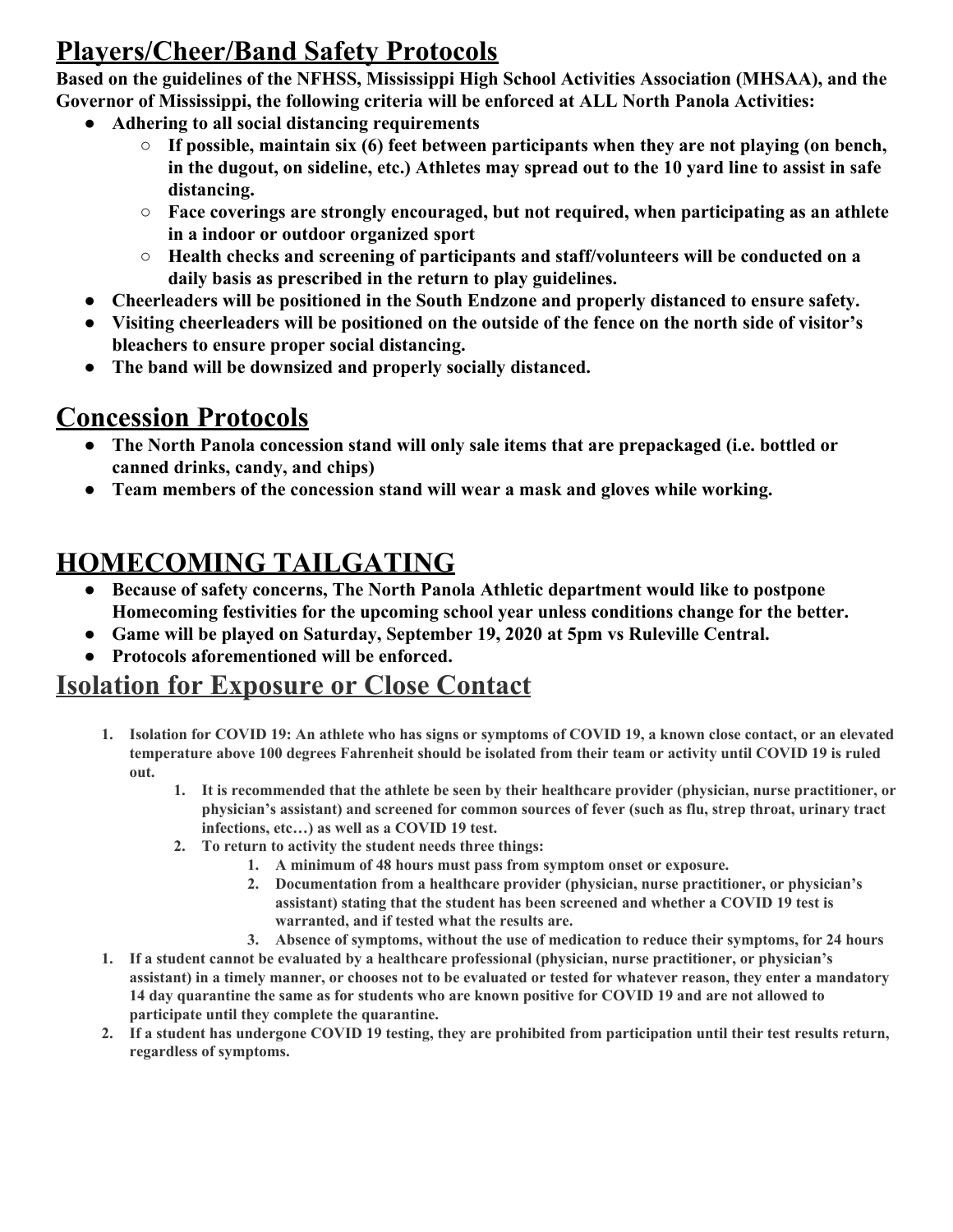# **Return to Play from COVID 19**

**Students who have been diagnosed with COVID 19 must meet these requirements to return to play**

- 1. Completion of the 14 day quarantine, with the last 3 days (72 hours) of the quarantine being symptom free **including the absence of fever without fever reducing medication**
- **2. Return to play sooner than 14 – day quarantine is not permitted,**
	- 1. Repeat or serial testing in order to obtain negative test results to return to play sooner than completing **the 14 – day quarantine is not allowed.**
	- **2. Neither a negative antigen or PCR nasal swab, nor serological evidence of antibodies should not be included as a requirement to return to play.**
- 3. A written release from a physician (MD or DO) must be provided. The level of workup required for release will vary depending on the severity of the infection and symptoms, and will be left to the discretion of the physician. It **is recommended that they adhere to the** *NFHS and AMSSM Joint Statement on [Cardiopulmonary](https://www.misshsaa.com/2020/08/09/nfhs-amssm-guidance-for-assessing-cardiac-issues-in-athletes-with-covid-19/) Considerations for High School [Student-Athletes](https://www.misshsaa.com/2020/08/09/nfhs-amssm-guidance-for-assessing-cardiac-issues-in-athletes-with-covid-19/)***, which is posted to the MHSAA Website.**
	- 1. It is recommended that students that have moderate to severe cases of COVID 19 undergo a 5 day **re-acclimatization period prior to returning to full activity or participation in competition.**

#### **Re-exposure**

- 1. If an athlete is confirmed via testing to have contracted COVID 19, not just presumed positive based on symptoms, **fully recovers and returns to activity, then they are exempt from MANDATORY isolation, quarantine, and return** to play protocols for COVID 19. Because there has yet to be a clinically proven case of reinfection in persons that have contracted and subsequently recovered from COVID 19, the care and quarantine of athletes that are show signs of illness but have been known to have previously had COVID 19 is left up to their physician, nurse **practitioner, or physician's assistant.**
- 2. If an athlete can show documentary proof of COVID 19 infection, which must include a COVID 19 swab test and not just a presumed infection, prior to the start of the 2020/2021 athletic season, they are similarly exempt as listed **above.**

#### **Close Contact in the Setting of Athletics**

In the case of participation by an COVID positive student or coach, it is the responsibility of the school affected to identify **close contacts of the infected according to their school district's policy for identifying close contacts.**

# **Reporting**

Member schools are required to report students, or coaches or administrators present at an event that came into contact with opposing students, coaches or administrators, with known or probable COVID cases on their team to any other member school they have competed or practiced against within the 48 hours prior to the student in question being tested or isolated for **symptoms. This information needs to be reported within 12 hours of learning of symptoms or exposure.**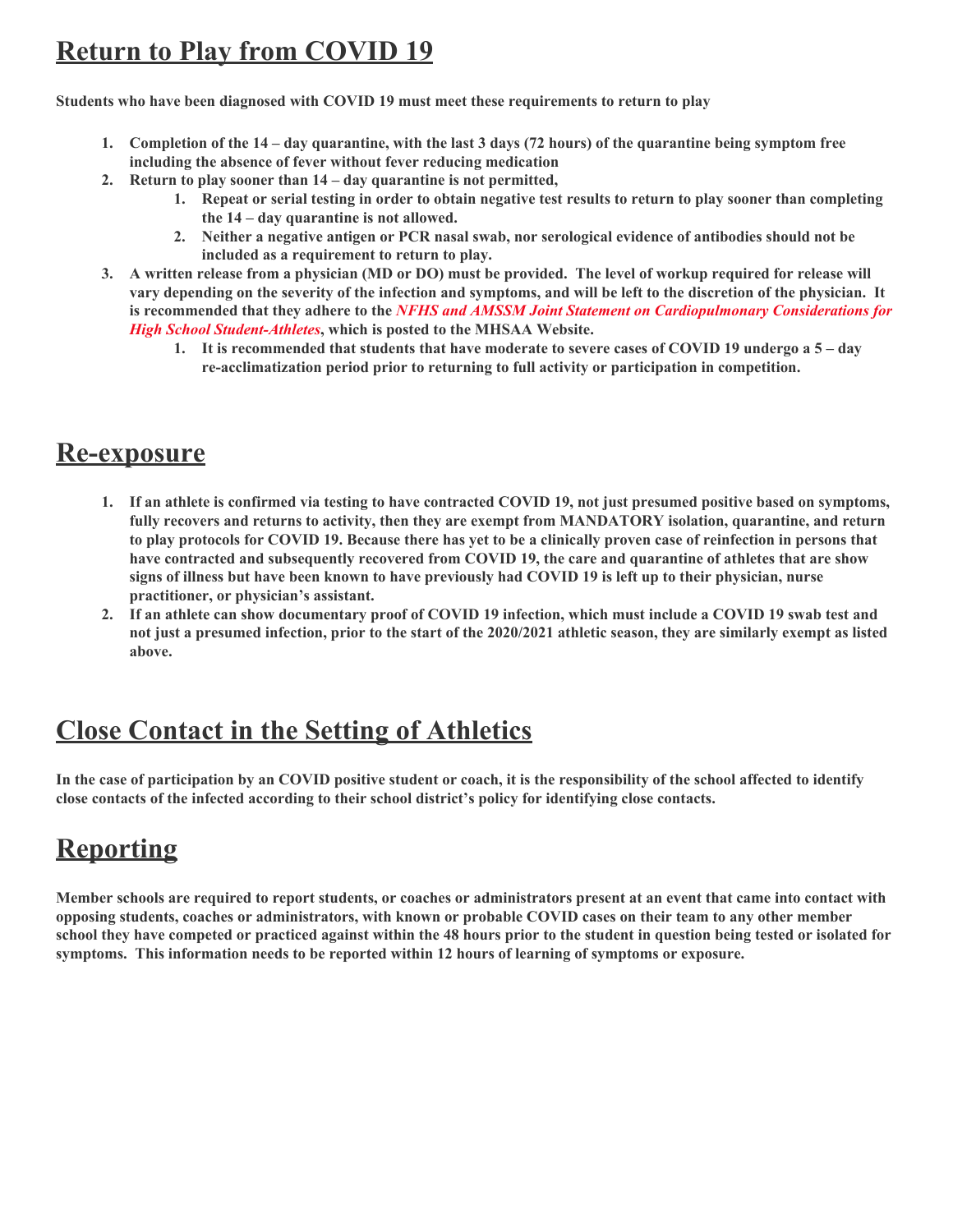# **NORTH PANOLA HIGH SCHOOL FOOTBALL 2020**

| Aug 28, 2020         | SOUTHAVEN (JAMBOREE)                   | <b>AWAY</b> |
|----------------------|----------------------------------------|-------------|
| SEPT 4, 2020         | <b>OPEN</b>                            |             |
| SEPT 11, 2020        | <b>CALHOUN CITY</b>                    | <b>AWAY</b> |
| <b>SEPT 19, 2020</b> | <b>RULEVILLE</b><br><b>HOMECOMING</b>  | <b>HOME</b> |
| SEPT 25, 2020        | <b>NORTHSIDE</b>                       | <b>AWAY</b> |
| OCT 2, 2020          | <b>SENATOBIA</b>                       | <b>AWAY</b> |
| <b>OCT 9, 2020</b>   | <b>BYHALIA</b>                         | <b>HOME</b> |
| OCT 16, 2020         | <b>INDEPENDENCE</b>                    | <b>AWAY</b> |
| OCT 23, 2020         | <b>WATER VALLEY</b>                    | <b>AWAY</b> |
| OCT 30, 2020         | <b>HOLLY SPRINGS (SENIOR</b><br>NIGHT) | <b>HOME</b> |

# **NORTH PANOLA MIDDLE SCHOOL FOOTBALL 2020**

| <b>SEP 24</b> | <b>CLARKSDALE JH</b>     | <b>HOME 5:30 PM</b> |
|---------------|--------------------------|---------------------|
| OCT 6         | <b>INDEPENDENCE JH</b>   | <b>HOME</b>         |
| OCT 8         | <b>Cleveland Central</b> | <b>AWAY 5:30</b>    |